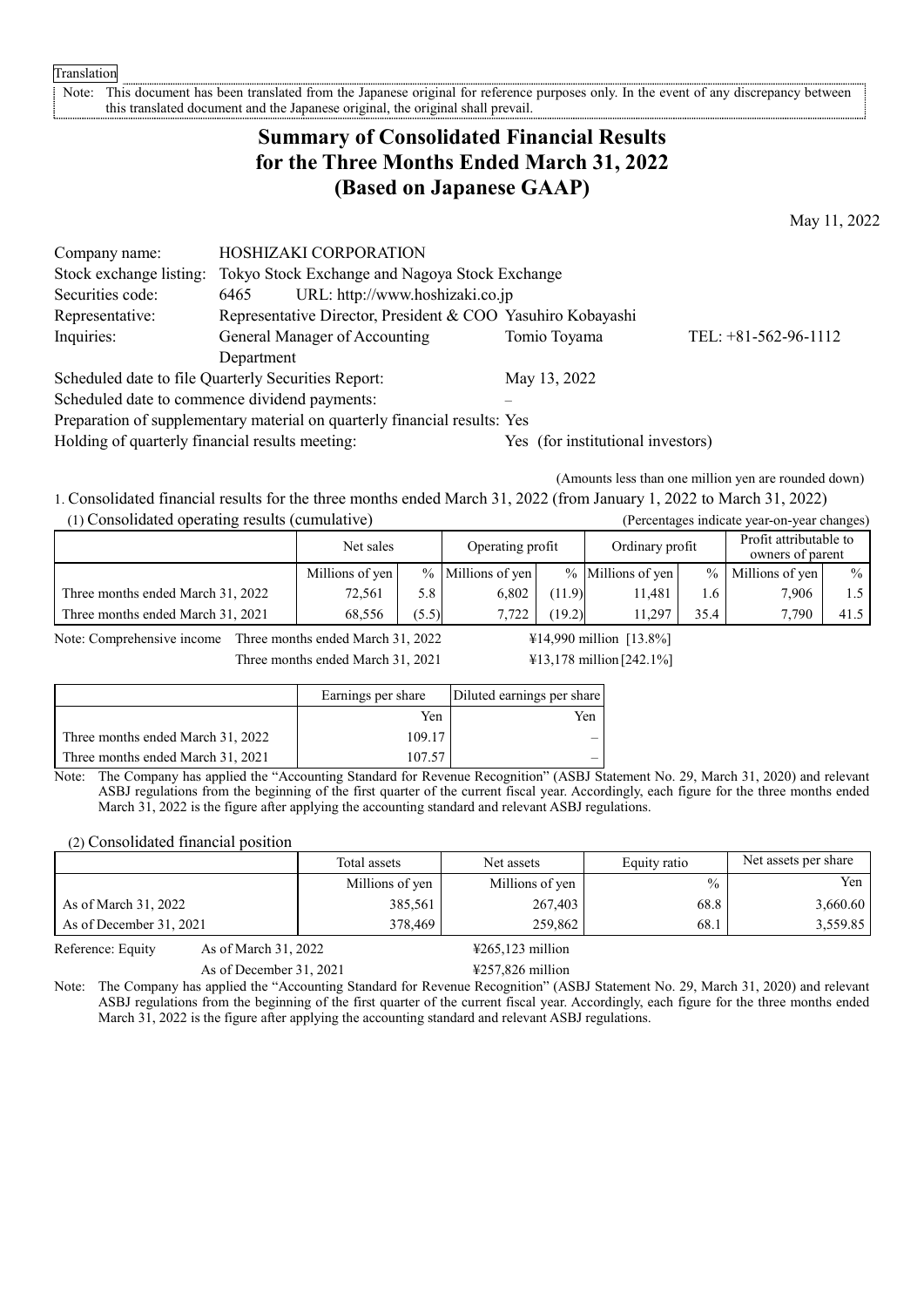#### 2. Cash dividends

|                                             |                 | Annual dividends per share |                          |                 |                          |  |  |  |  |
|---------------------------------------------|-----------------|----------------------------|--------------------------|-----------------|--------------------------|--|--|--|--|
|                                             | 1st quarter-end | 2nd quarter-end            | 3rd quarter-end          | Fiscal year-end | Total                    |  |  |  |  |
|                                             | Yen             | Yen                        | Yen                      | Yen             | Yen                      |  |  |  |  |
| Year ended December 31, 2021                |                 | $0.00 -$                   | $\overline{\phantom{0}}$ | 110.00          | 110.00                   |  |  |  |  |
| Year ending December 31, 2022               | —               |                            |                          |                 |                          |  |  |  |  |
| Year ending December 31, 2022<br>(Forecast) |                 | 60.00                      |                          | 30.00           | $\overline{\phantom{0}}$ |  |  |  |  |

Notes: 1. Revision of cash dividend forecast most recently announced: No

2. The Company plans to split its shares at a ratio of two-for-one common share with July 1, 2022 as the effective date. For the fiscal year ending December 31, 2022 (forecast), the amounts before the split at the end of the second quarter and after the split at the end of the fiscal year are indicated. Annual dividends per share forecasts are not displayed because they cannot be simply totaled by the implementation of stock split.

Total annual dividends per share before the stock split will be ¥120.00 per share, an increase of ¥10.00 in real terms from the year ended December 31, 2021.

3. Forecast of consolidated financial results for the year ending December 31, 2022 (from January 1, 2022 to December 31, 2022)

(Percentages indicate year-on-year changes)

|                                                                                                                                     | Net sales       |  | Operating profit    |     | Ordinary profit   |        | Profit attributable to<br>owners of parent |               | Earnings per share |
|-------------------------------------------------------------------------------------------------------------------------------------|-----------------|--|---------------------|-----|-------------------|--------|--------------------------------------------|---------------|--------------------|
|                                                                                                                                     | Millions of yen |  | $%$ Millions of yen |     | % Millions of yen |        | $%$ Millions of yen                        | $\frac{0}{0}$ | Yen <sub>1</sub>   |
| Full vear                                                                                                                           | 290,000         |  | 26,500              | 0.3 | 27,200            | (12.7) | 18.900                                     | (12.8)        | 130.48             |
| $\mathbf{M}$ and $\mathbf{M}$ and $\mathbf{M}$ and $\mathbf{M}$ and $\mathbf{M}$ and $\mathbf{M}$ and $\mathbf{M}$ and $\mathbf{M}$ |                 |  |                     |     |                   |        |                                            |               |                    |

Notes: 1. Revision of consolidated financial results forecast most recently announced: No

2. The Company plans to split its shares at a ratio of two-for-one common share with July 1, 2022 as the effective date. Earnings per share in the forecast of consolidated financial results for the year ending December 31, 2022 takes into account the effect of the share split.

#### \*Notes

(1) Changes in significant subsidiaries during the three months ended March 31, 2022 (changes in specified subsidiaries resulting in the change in scope of consolidation): No

- (2) Application of special accounting for preparing quarterly consolidated financial statements: Yes
- (3) Changes in accounting policies, changes in accounting estimates, and restatement of prior period financial statements

| a. Changes in accounting policies due to revisions to accounting standards and other | Yes |
|--------------------------------------------------------------------------------------|-----|
| regulations:                                                                         |     |
| b. Changes in accounting policies due to other reasons:                              | No. |
| c. Changes in accounting estimates:                                                  | No. |
| d. Restatement of prior period financial statements:                                 | Nο  |

Note: For details, please refer to "(3) Notes to quarterly consolidated financial statements (Changes in accounting policies)" of "2. Quarterly consolidated financial statements" of the attached material.

(4) Number of issued shares (common shares)

a. Total number of issued shares at the end of the period (including treasury shares)

| As of March 31, 2022                                                                             |  |  |  | 72,427,650 shares   As of December 31, 2021           |  | 72,427,650 shares |                |
|--------------------------------------------------------------------------------------------------|--|--|--|-------------------------------------------------------|--|-------------------|----------------|
| b. Number of treasury shares at the end of the period                                            |  |  |  |                                                       |  |                   |                |
| As of March $31, 2022$                                                                           |  |  |  | 1,324 shares   As of December 31, 2021                |  |                   | $1,279$ shares |
| c. Average number of shares during the period (cumulative from the beginning of the fiscal year) |  |  |  |                                                       |  |                   |                |
| Three months ended March 31, 2022                                                                |  |  |  | 72,426,360 shares   Three months ended March 31, 2021 |  | 72,420,395 shares |                |

### \* **Quarterly financial results reports are exempt from quarterly review conducted by certified public accountants or an audit corporation.**

#### \* **Proper use of earnings forecasts, and other special matters**

The forward-looking statements, including earnings forecasts, contained in these materials are based on information currently available to the Company and on certain assumptions deemed to be reasonable. Actual business and other results may differ substantially due to various factors.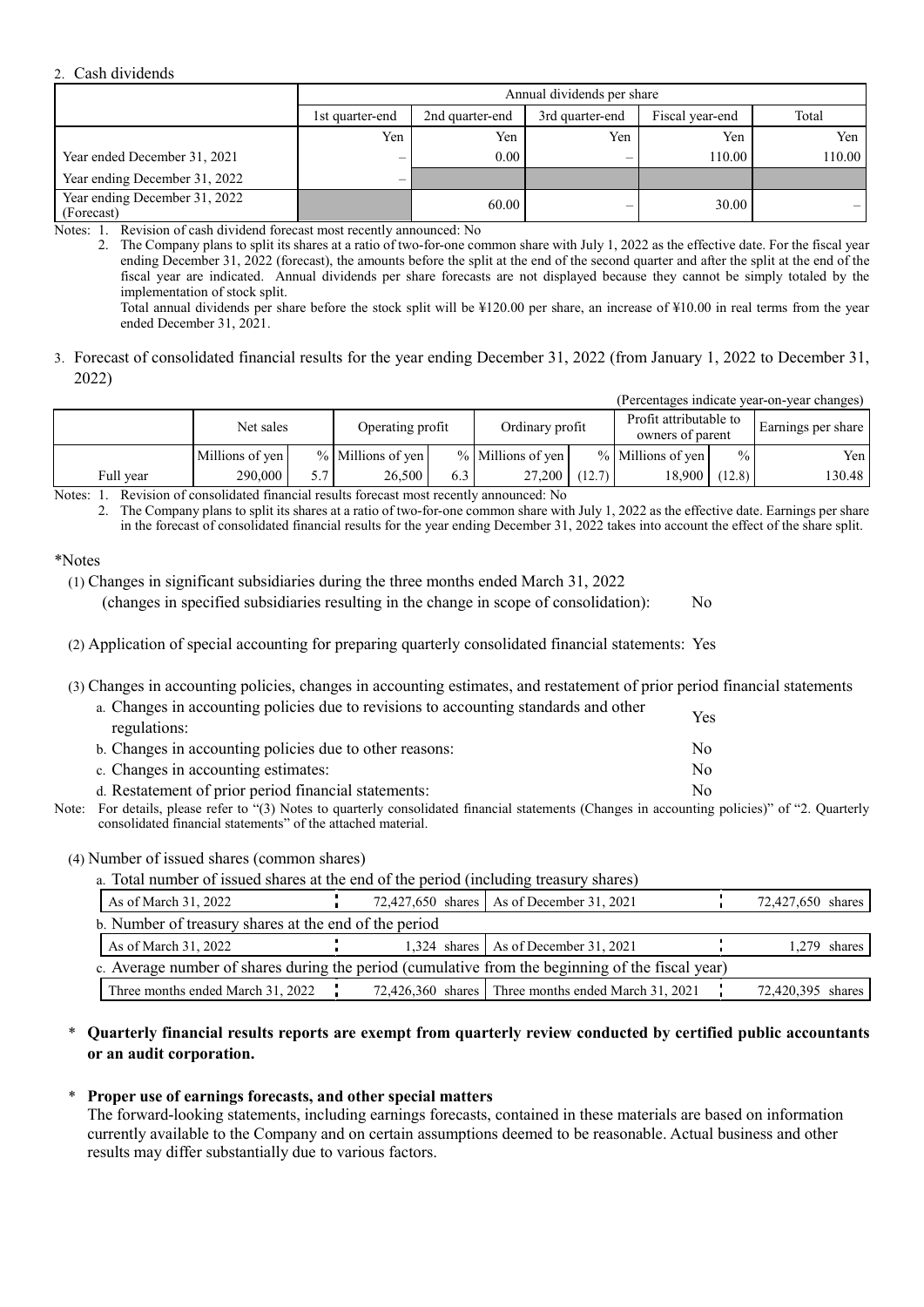## **Attached Materials Index**

| (2)                                                                                                       |  |
|-----------------------------------------------------------------------------------------------------------|--|
| (3)                                                                                                       |  |
|                                                                                                           |  |
| (1)                                                                                                       |  |
| Consolidated statements of income (cumulative) and consolidated statements of comprehensive income<br>(2) |  |
|                                                                                                           |  |
|                                                                                                           |  |
|                                                                                                           |  |
|                                                                                                           |  |
|                                                                                                           |  |
|                                                                                                           |  |
|                                                                                                           |  |
|                                                                                                           |  |
|                                                                                                           |  |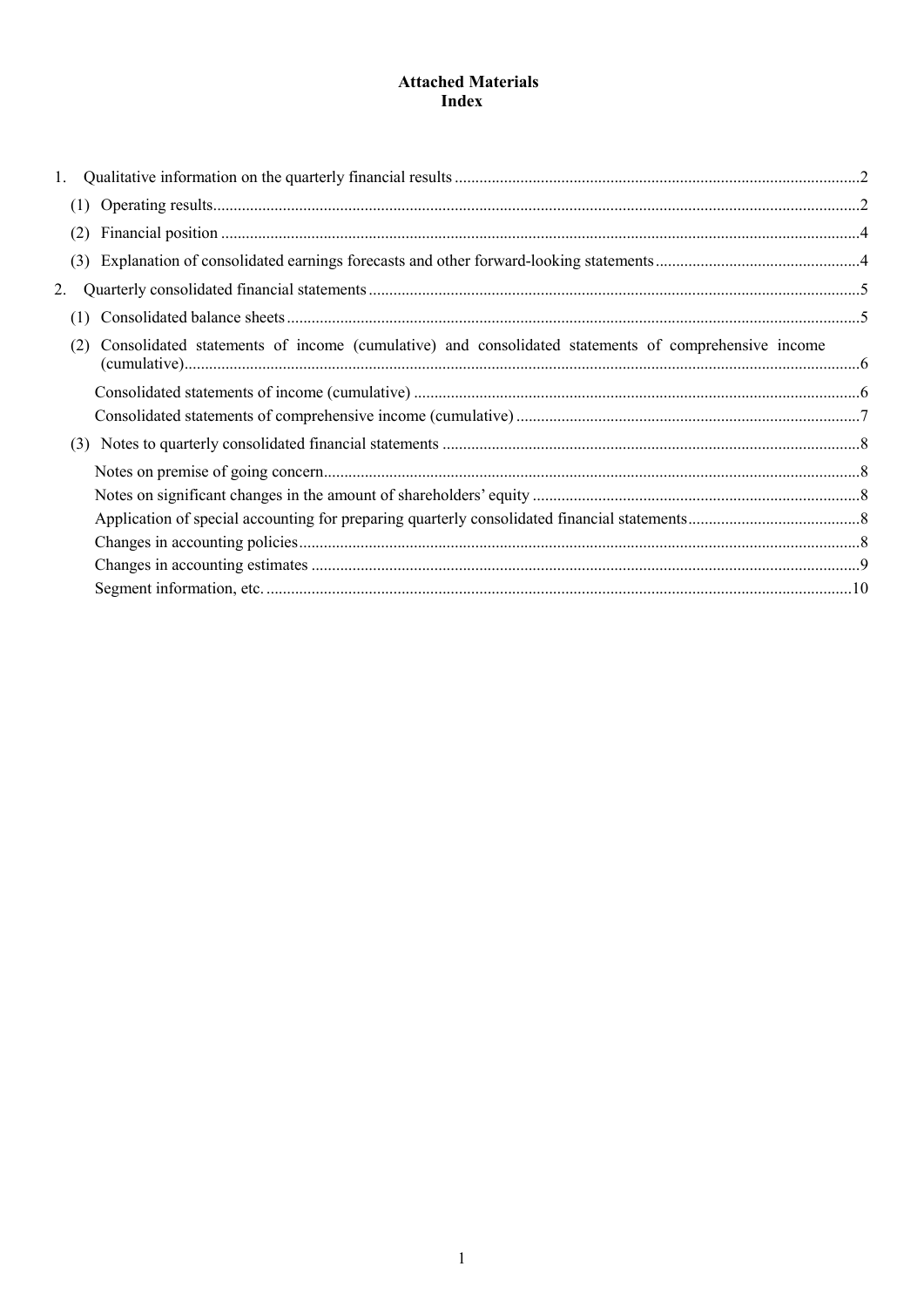### **1. Qualitative information on the quarterly financial results**

### **(1)Operating results**

As for economic circumstances during the three months ended March 31, 2022, the Japanese economy continued to face a challenging situation due to the resurgence of COVID-19 driven by the emergence of a new variant. Overseas economies continued to recover in a phased manner particularly in the U.S. On the other hand, according to the IMF world economic outlook published in April, as a result of factors such as Russia's invasion of Ukraine and the lockdown in China (city-wide lockdown) because of the spread of COVID-19, growth forecast for the global economy in 2022 was revised downward to +3.6% (from the previous forecast of +4.4%). The future is uncertain particularly.

The food service industry in Japan continued to face an unfavorable situation. In particular, restaurants continued to be subject to restrictions on sales activities based on the application of focused anti-infection measures against the spread of the new COVID-19 variant. Overseas, there continued to be firm demand due to capital investments by restaurants as economy improved mainly in the U.S. On the other hand, supply constraints continued mainly due to the difficulty in the procurement of parts and materials caused by the surge in raw material prices and supply chain disruption worldwide and the impact of manpower shortage particularly in the U.S.

Amid such circumstances, in Japan, while working to prevent the spread of COVID-19, the Group focused on expanding sales and developing new customers in the restaurant market. However, our business environment remained unfavorable mainly due to the restrictions of sales activities in response to the resurgence of COVID-19 infection cases on the sales side, and the difficulty in the procurement of electronic parts such as semiconductors and the slowdown in procurement of foaming liquid, which is a raw material for heat insulating materials used in refrigerators and the like on the supply side. Overseas, demand continued to recover as the global economy picked up, but we continued to face a challenging situation in terms of revenue as we were affected mainly by rising raw material prices and supply chain disruption worldwide.

As a result of the above, the Group reported operating results for the three months ended March 31, 2022 with net sales of ¥72,561 million (up 5.8% year-on-year). Operating profit was ¥6,802 million (down 11.9% year-on-year). In addition, owing to the recording of foreign exchange gains of ¥4,356 million from translation of foreign-currency denominated assets to Japanese yen, ordinary profit was ¥11,481 million (up 1.6% year-on-year) and profit attributable to owners of parent was ¥7,906 million (up 1.5% year-on-year).

The Company has applied the "Accounting Standard for Revenue Recognition" (ASBJ Statement No. 29, March 31, 2020) and relevant ASBJ regulations from the beginning of the first quarter of the current fiscal year, and changed the accounting treatment for revenue recognition. For details on the effects on the Company's financial position and operating results, please refer to "(3) Notes to quarterly consolidated financial statements (Changes in accounting policies), (Segment information, etc.)" of "2. Quarterly consolidated financial statements" of the attached material.

Operating results by segment are as follows.

a. Japan

In Japan, the Group promoted sales expansion of flagship products such as refrigerators, ice machines, and dishwashers, in addition to supporting business conversions for customers seeking to expand into take-out and delivery businesses in response to the shift toward ready-made meals and delivered meals because of the COVID-19 pandemic. On the other hand, the global shortage of materials and parts caused increases in material cost and logistics expenses, which in turn lowered profitability, and procurement constraints. While we maintained production activities by quickly securing substitute parts and implementing design modifications necessary for the application of such parts, we faced supply constraints for some products. As a result, the Group generated net sales of ¥45,795 million (down 4.6% year-on-year) and segment profit of ¥4,722 million (down 22.5% year-onyear).

b. Americas

In the Americas, there have been supply constraints and increases in not only the price of raw materials but also worker retention costs due to procurement difficulties caused by the shortages of materials and component worldwide, which lowered profitability. However, sales were strong mainly due to demand associated with restaurants reopening. As a result, the Group generated net sales of ¥16,510 million (up 27.5% year-on-year) and segment profit of ¥1,044 million (down 10.6% year-on-year).

c. Europe / Asia

In Europe and Asia, the Group worked to expand the sales of its flagship products mainly to restaurants as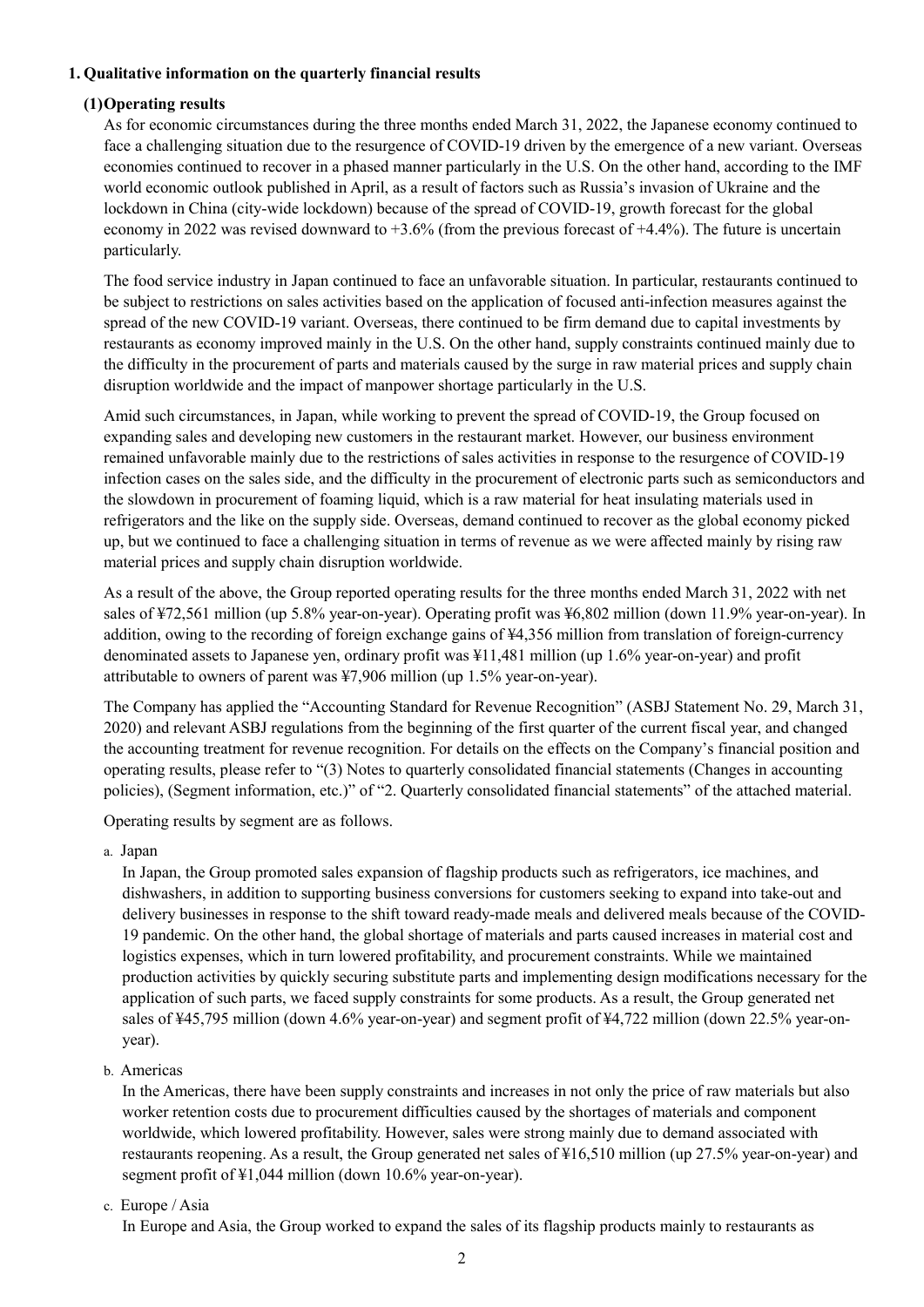economic activities recovered, although it was affected by rising material cost in Asia. As a result, the Group generated net sales of ¥12,146 million (up 33.1% year-on-year) and segment profit of ¥1,259 million (up 82.2% year-on-year).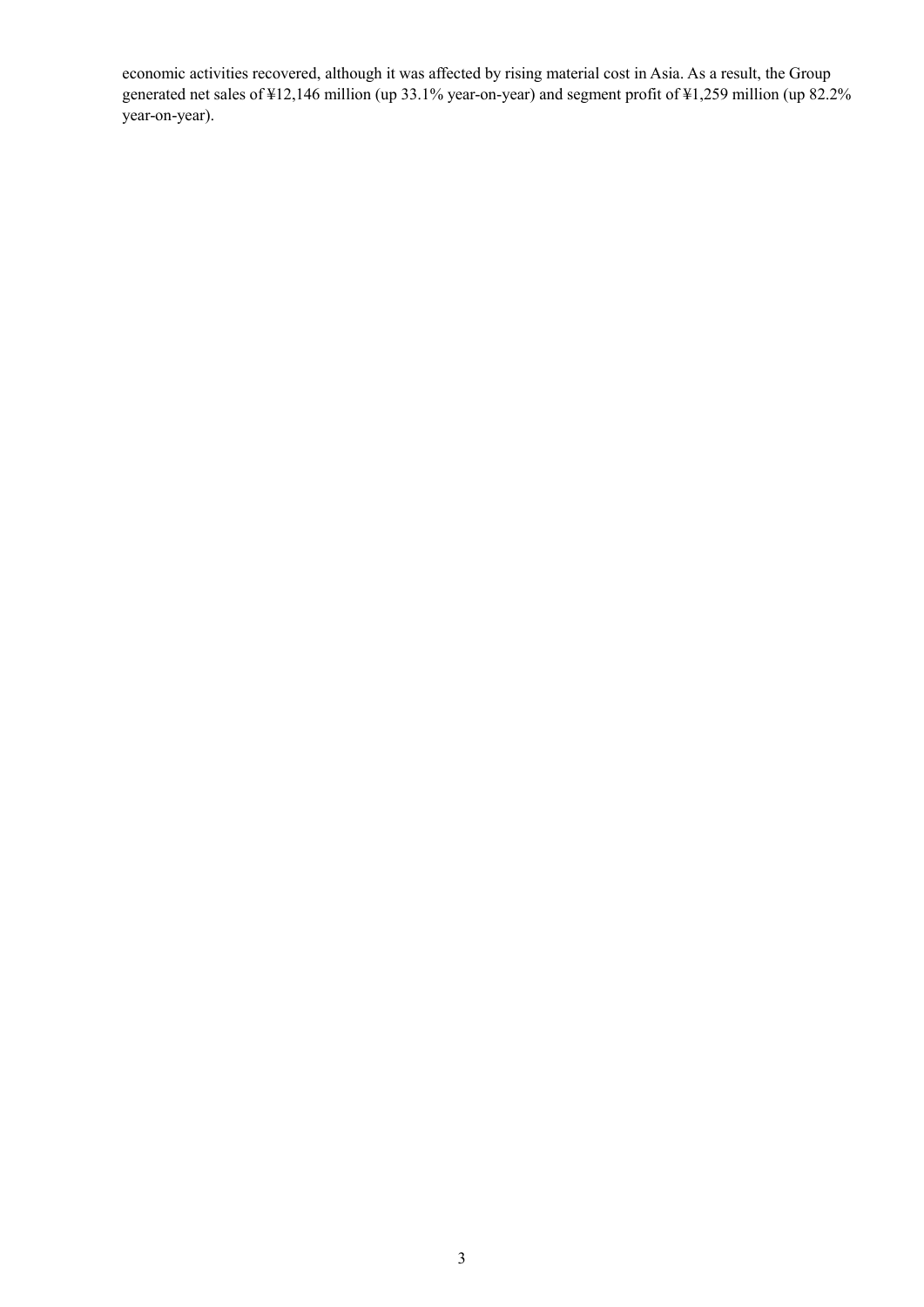### **(2)Financial position**

Total assets as of March 31, 2022 increased ¥7,091 million from December 31, 2021 to ¥385,561 million.

Current assets increased ¥6,266 million from December 31, 2021 to ¥316,911 million. The main factors were a decrease in cash and deposits due to the payment of dividends and an increase in notes and accounts receivable – trade, and contract assets.

Non-current assets increased ¥825 million from December 31, 2021 to ¥68,649 million. The main factor was an increase in property, plant and equipment.

Total liabilities as of March 31, 2022 decreased ¥450 million from December 31, 2021 to ¥118,157 million.

Current liabilities decreased ¥985 million from December 31, 2021 to ¥93,463 million. The main factor was a decrease in income taxes payable.

Non-current liabilities increased ¥535 million from December 31, 2021 to ¥24,694 million.

Net assets as of March 31, 2022 increased ¥7,541 million from December 31, 2021 to ¥267,403 million. The main factor was an increase in foreign currency translation adjustment.

### **(3)Explanation of consolidated earnings forecasts and other forward-looking statements**

There are currently no changes to the earnings forecasts announced on February 9, 2022.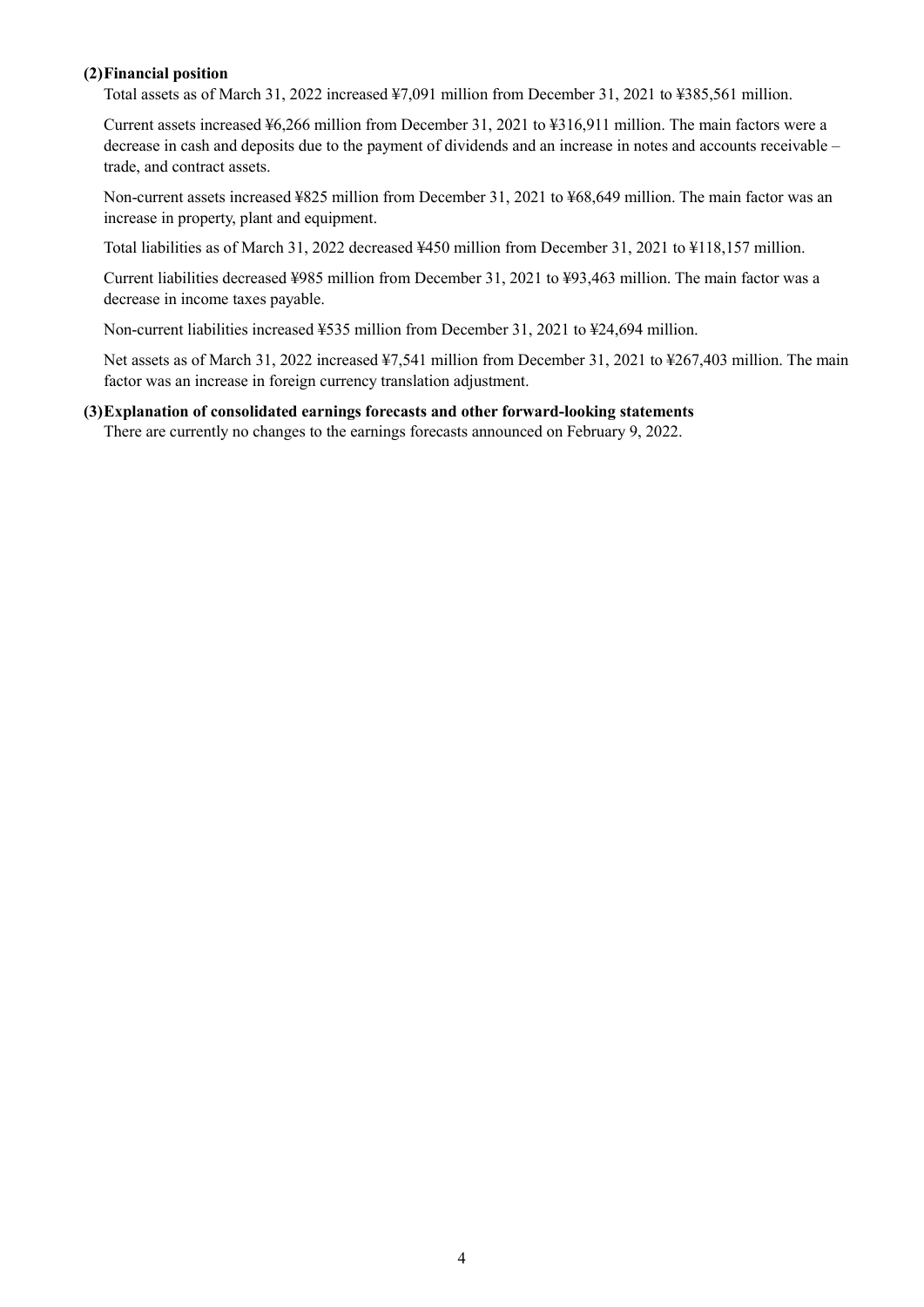# **2. Quarterly consolidated financial statements**

## **(1)Consolidated balance sheets**

| Assets<br>Current assets<br>Cash and deposits<br>240,723<br>232,635<br>Notes and accounts receivable - trade<br>31,120<br>Notes and accounts receivable - trade, and contract<br>41,827<br>assets<br>Merchandise and finished goods<br>14,806<br>14,311<br>4,775<br>Work in process<br>5,866<br>Raw materials and supplies<br>15,974<br>18,860<br>Other<br>3,477<br>3,686<br>Allowance for doubtful accounts<br>(232)<br>(276)<br>Total current assets<br>310,645<br>316,911<br>Non-current assets<br>Property, plant and equipment<br>43,174<br>44,314<br>Intangible assets<br>2,766<br>2,623<br>21,883<br>Investments and other assets<br>21,712<br>67,823<br>Total non-current assets<br>68,649<br>Total assets<br>378,469<br>385,561<br>Liabilities<br>Current liabilities<br>30,016<br>Notes and accounts payable - trade<br>26,070<br>Income taxes payable<br>6,502<br>5,065<br>Provision for bonuses<br>2,986<br>6,020<br>2,192<br>Other provisions<br>2,146<br>Other<br>56,743<br>50,168<br>Total current liabilities<br>94,448<br>93,463<br>Non-current liabilities<br>Retirement benefit liability<br>19,995<br>20,046<br>Other provisions<br>1,511<br>1,778<br>Other<br>2,652<br>2,868<br>Total non-current liabilities<br>24,159<br>24,694<br><b>Total liabilities</b><br>118,607<br>118,157<br>Net assets<br>Shareholders' equity<br>8,052<br>8,052<br>Share capital<br>Capital surplus<br>14,574<br>14,574<br>Retained earnings<br>239,958<br>240,415<br>Treasury shares<br>(6)<br>(6)<br>262,579<br>Total shareholders' equity<br>263,036<br>Accumulated other comprehensive income<br>Valuation difference on available-for-sale securities<br>$\overline{4}$<br>11<br>Deferred gains or losses on hedges<br>1,189<br>Foreign currency translation adjustment<br>(3,361)<br>2,209<br>Remeasurements of defined benefit plans<br>(1, 395)<br>(1, 323)<br>Total accumulated other comprehensive income<br>(4, 752)<br>2,086<br>Non-controlling interests<br>2,035<br>2,280<br>Total net assets<br>259,862<br>267,403 |                                  | As of December 31, 2021 | As of March 31, 2022 |
|------------------------------------------------------------------------------------------------------------------------------------------------------------------------------------------------------------------------------------------------------------------------------------------------------------------------------------------------------------------------------------------------------------------------------------------------------------------------------------------------------------------------------------------------------------------------------------------------------------------------------------------------------------------------------------------------------------------------------------------------------------------------------------------------------------------------------------------------------------------------------------------------------------------------------------------------------------------------------------------------------------------------------------------------------------------------------------------------------------------------------------------------------------------------------------------------------------------------------------------------------------------------------------------------------------------------------------------------------------------------------------------------------------------------------------------------------------------------------------------------------------------------------------------------------------------------------------------------------------------------------------------------------------------------------------------------------------------------------------------------------------------------------------------------------------------------------------------------------------------------------------------------------------------------------------------------------------------------------------------------------------------------------------|----------------------------------|-------------------------|----------------------|
|                                                                                                                                                                                                                                                                                                                                                                                                                                                                                                                                                                                                                                                                                                                                                                                                                                                                                                                                                                                                                                                                                                                                                                                                                                                                                                                                                                                                                                                                                                                                                                                                                                                                                                                                                                                                                                                                                                                                                                                                                                    |                                  |                         |                      |
|                                                                                                                                                                                                                                                                                                                                                                                                                                                                                                                                                                                                                                                                                                                                                                                                                                                                                                                                                                                                                                                                                                                                                                                                                                                                                                                                                                                                                                                                                                                                                                                                                                                                                                                                                                                                                                                                                                                                                                                                                                    |                                  |                         |                      |
|                                                                                                                                                                                                                                                                                                                                                                                                                                                                                                                                                                                                                                                                                                                                                                                                                                                                                                                                                                                                                                                                                                                                                                                                                                                                                                                                                                                                                                                                                                                                                                                                                                                                                                                                                                                                                                                                                                                                                                                                                                    |                                  |                         |                      |
|                                                                                                                                                                                                                                                                                                                                                                                                                                                                                                                                                                                                                                                                                                                                                                                                                                                                                                                                                                                                                                                                                                                                                                                                                                                                                                                                                                                                                                                                                                                                                                                                                                                                                                                                                                                                                                                                                                                                                                                                                                    |                                  |                         |                      |
|                                                                                                                                                                                                                                                                                                                                                                                                                                                                                                                                                                                                                                                                                                                                                                                                                                                                                                                                                                                                                                                                                                                                                                                                                                                                                                                                                                                                                                                                                                                                                                                                                                                                                                                                                                                                                                                                                                                                                                                                                                    |                                  |                         |                      |
|                                                                                                                                                                                                                                                                                                                                                                                                                                                                                                                                                                                                                                                                                                                                                                                                                                                                                                                                                                                                                                                                                                                                                                                                                                                                                                                                                                                                                                                                                                                                                                                                                                                                                                                                                                                                                                                                                                                                                                                                                                    |                                  |                         |                      |
|                                                                                                                                                                                                                                                                                                                                                                                                                                                                                                                                                                                                                                                                                                                                                                                                                                                                                                                                                                                                                                                                                                                                                                                                                                                                                                                                                                                                                                                                                                                                                                                                                                                                                                                                                                                                                                                                                                                                                                                                                                    |                                  |                         |                      |
|                                                                                                                                                                                                                                                                                                                                                                                                                                                                                                                                                                                                                                                                                                                                                                                                                                                                                                                                                                                                                                                                                                                                                                                                                                                                                                                                                                                                                                                                                                                                                                                                                                                                                                                                                                                                                                                                                                                                                                                                                                    |                                  |                         |                      |
|                                                                                                                                                                                                                                                                                                                                                                                                                                                                                                                                                                                                                                                                                                                                                                                                                                                                                                                                                                                                                                                                                                                                                                                                                                                                                                                                                                                                                                                                                                                                                                                                                                                                                                                                                                                                                                                                                                                                                                                                                                    |                                  |                         |                      |
|                                                                                                                                                                                                                                                                                                                                                                                                                                                                                                                                                                                                                                                                                                                                                                                                                                                                                                                                                                                                                                                                                                                                                                                                                                                                                                                                                                                                                                                                                                                                                                                                                                                                                                                                                                                                                                                                                                                                                                                                                                    |                                  |                         |                      |
|                                                                                                                                                                                                                                                                                                                                                                                                                                                                                                                                                                                                                                                                                                                                                                                                                                                                                                                                                                                                                                                                                                                                                                                                                                                                                                                                                                                                                                                                                                                                                                                                                                                                                                                                                                                                                                                                                                                                                                                                                                    |                                  |                         |                      |
|                                                                                                                                                                                                                                                                                                                                                                                                                                                                                                                                                                                                                                                                                                                                                                                                                                                                                                                                                                                                                                                                                                                                                                                                                                                                                                                                                                                                                                                                                                                                                                                                                                                                                                                                                                                                                                                                                                                                                                                                                                    |                                  |                         |                      |
|                                                                                                                                                                                                                                                                                                                                                                                                                                                                                                                                                                                                                                                                                                                                                                                                                                                                                                                                                                                                                                                                                                                                                                                                                                                                                                                                                                                                                                                                                                                                                                                                                                                                                                                                                                                                                                                                                                                                                                                                                                    |                                  |                         |                      |
|                                                                                                                                                                                                                                                                                                                                                                                                                                                                                                                                                                                                                                                                                                                                                                                                                                                                                                                                                                                                                                                                                                                                                                                                                                                                                                                                                                                                                                                                                                                                                                                                                                                                                                                                                                                                                                                                                                                                                                                                                                    |                                  |                         |                      |
|                                                                                                                                                                                                                                                                                                                                                                                                                                                                                                                                                                                                                                                                                                                                                                                                                                                                                                                                                                                                                                                                                                                                                                                                                                                                                                                                                                                                                                                                                                                                                                                                                                                                                                                                                                                                                                                                                                                                                                                                                                    |                                  |                         |                      |
|                                                                                                                                                                                                                                                                                                                                                                                                                                                                                                                                                                                                                                                                                                                                                                                                                                                                                                                                                                                                                                                                                                                                                                                                                                                                                                                                                                                                                                                                                                                                                                                                                                                                                                                                                                                                                                                                                                                                                                                                                                    |                                  |                         |                      |
|                                                                                                                                                                                                                                                                                                                                                                                                                                                                                                                                                                                                                                                                                                                                                                                                                                                                                                                                                                                                                                                                                                                                                                                                                                                                                                                                                                                                                                                                                                                                                                                                                                                                                                                                                                                                                                                                                                                                                                                                                                    |                                  |                         |                      |
|                                                                                                                                                                                                                                                                                                                                                                                                                                                                                                                                                                                                                                                                                                                                                                                                                                                                                                                                                                                                                                                                                                                                                                                                                                                                                                                                                                                                                                                                                                                                                                                                                                                                                                                                                                                                                                                                                                                                                                                                                                    |                                  |                         |                      |
|                                                                                                                                                                                                                                                                                                                                                                                                                                                                                                                                                                                                                                                                                                                                                                                                                                                                                                                                                                                                                                                                                                                                                                                                                                                                                                                                                                                                                                                                                                                                                                                                                                                                                                                                                                                                                                                                                                                                                                                                                                    |                                  |                         |                      |
|                                                                                                                                                                                                                                                                                                                                                                                                                                                                                                                                                                                                                                                                                                                                                                                                                                                                                                                                                                                                                                                                                                                                                                                                                                                                                                                                                                                                                                                                                                                                                                                                                                                                                                                                                                                                                                                                                                                                                                                                                                    |                                  |                         |                      |
|                                                                                                                                                                                                                                                                                                                                                                                                                                                                                                                                                                                                                                                                                                                                                                                                                                                                                                                                                                                                                                                                                                                                                                                                                                                                                                                                                                                                                                                                                                                                                                                                                                                                                                                                                                                                                                                                                                                                                                                                                                    |                                  |                         |                      |
|                                                                                                                                                                                                                                                                                                                                                                                                                                                                                                                                                                                                                                                                                                                                                                                                                                                                                                                                                                                                                                                                                                                                                                                                                                                                                                                                                                                                                                                                                                                                                                                                                                                                                                                                                                                                                                                                                                                                                                                                                                    |                                  |                         |                      |
|                                                                                                                                                                                                                                                                                                                                                                                                                                                                                                                                                                                                                                                                                                                                                                                                                                                                                                                                                                                                                                                                                                                                                                                                                                                                                                                                                                                                                                                                                                                                                                                                                                                                                                                                                                                                                                                                                                                                                                                                                                    |                                  |                         |                      |
|                                                                                                                                                                                                                                                                                                                                                                                                                                                                                                                                                                                                                                                                                                                                                                                                                                                                                                                                                                                                                                                                                                                                                                                                                                                                                                                                                                                                                                                                                                                                                                                                                                                                                                                                                                                                                                                                                                                                                                                                                                    |                                  |                         |                      |
|                                                                                                                                                                                                                                                                                                                                                                                                                                                                                                                                                                                                                                                                                                                                                                                                                                                                                                                                                                                                                                                                                                                                                                                                                                                                                                                                                                                                                                                                                                                                                                                                                                                                                                                                                                                                                                                                                                                                                                                                                                    |                                  |                         |                      |
|                                                                                                                                                                                                                                                                                                                                                                                                                                                                                                                                                                                                                                                                                                                                                                                                                                                                                                                                                                                                                                                                                                                                                                                                                                                                                                                                                                                                                                                                                                                                                                                                                                                                                                                                                                                                                                                                                                                                                                                                                                    |                                  |                         |                      |
|                                                                                                                                                                                                                                                                                                                                                                                                                                                                                                                                                                                                                                                                                                                                                                                                                                                                                                                                                                                                                                                                                                                                                                                                                                                                                                                                                                                                                                                                                                                                                                                                                                                                                                                                                                                                                                                                                                                                                                                                                                    |                                  |                         |                      |
|                                                                                                                                                                                                                                                                                                                                                                                                                                                                                                                                                                                                                                                                                                                                                                                                                                                                                                                                                                                                                                                                                                                                                                                                                                                                                                                                                                                                                                                                                                                                                                                                                                                                                                                                                                                                                                                                                                                                                                                                                                    |                                  |                         |                      |
|                                                                                                                                                                                                                                                                                                                                                                                                                                                                                                                                                                                                                                                                                                                                                                                                                                                                                                                                                                                                                                                                                                                                                                                                                                                                                                                                                                                                                                                                                                                                                                                                                                                                                                                                                                                                                                                                                                                                                                                                                                    |                                  |                         |                      |
|                                                                                                                                                                                                                                                                                                                                                                                                                                                                                                                                                                                                                                                                                                                                                                                                                                                                                                                                                                                                                                                                                                                                                                                                                                                                                                                                                                                                                                                                                                                                                                                                                                                                                                                                                                                                                                                                                                                                                                                                                                    |                                  |                         |                      |
|                                                                                                                                                                                                                                                                                                                                                                                                                                                                                                                                                                                                                                                                                                                                                                                                                                                                                                                                                                                                                                                                                                                                                                                                                                                                                                                                                                                                                                                                                                                                                                                                                                                                                                                                                                                                                                                                                                                                                                                                                                    |                                  |                         |                      |
|                                                                                                                                                                                                                                                                                                                                                                                                                                                                                                                                                                                                                                                                                                                                                                                                                                                                                                                                                                                                                                                                                                                                                                                                                                                                                                                                                                                                                                                                                                                                                                                                                                                                                                                                                                                                                                                                                                                                                                                                                                    |                                  |                         |                      |
|                                                                                                                                                                                                                                                                                                                                                                                                                                                                                                                                                                                                                                                                                                                                                                                                                                                                                                                                                                                                                                                                                                                                                                                                                                                                                                                                                                                                                                                                                                                                                                                                                                                                                                                                                                                                                                                                                                                                                                                                                                    |                                  |                         |                      |
|                                                                                                                                                                                                                                                                                                                                                                                                                                                                                                                                                                                                                                                                                                                                                                                                                                                                                                                                                                                                                                                                                                                                                                                                                                                                                                                                                                                                                                                                                                                                                                                                                                                                                                                                                                                                                                                                                                                                                                                                                                    |                                  |                         |                      |
|                                                                                                                                                                                                                                                                                                                                                                                                                                                                                                                                                                                                                                                                                                                                                                                                                                                                                                                                                                                                                                                                                                                                                                                                                                                                                                                                                                                                                                                                                                                                                                                                                                                                                                                                                                                                                                                                                                                                                                                                                                    |                                  |                         |                      |
|                                                                                                                                                                                                                                                                                                                                                                                                                                                                                                                                                                                                                                                                                                                                                                                                                                                                                                                                                                                                                                                                                                                                                                                                                                                                                                                                                                                                                                                                                                                                                                                                                                                                                                                                                                                                                                                                                                                                                                                                                                    |                                  |                         |                      |
|                                                                                                                                                                                                                                                                                                                                                                                                                                                                                                                                                                                                                                                                                                                                                                                                                                                                                                                                                                                                                                                                                                                                                                                                                                                                                                                                                                                                                                                                                                                                                                                                                                                                                                                                                                                                                                                                                                                                                                                                                                    |                                  |                         |                      |
|                                                                                                                                                                                                                                                                                                                                                                                                                                                                                                                                                                                                                                                                                                                                                                                                                                                                                                                                                                                                                                                                                                                                                                                                                                                                                                                                                                                                                                                                                                                                                                                                                                                                                                                                                                                                                                                                                                                                                                                                                                    |                                  |                         |                      |
|                                                                                                                                                                                                                                                                                                                                                                                                                                                                                                                                                                                                                                                                                                                                                                                                                                                                                                                                                                                                                                                                                                                                                                                                                                                                                                                                                                                                                                                                                                                                                                                                                                                                                                                                                                                                                                                                                                                                                                                                                                    |                                  |                         |                      |
|                                                                                                                                                                                                                                                                                                                                                                                                                                                                                                                                                                                                                                                                                                                                                                                                                                                                                                                                                                                                                                                                                                                                                                                                                                                                                                                                                                                                                                                                                                                                                                                                                                                                                                                                                                                                                                                                                                                                                                                                                                    |                                  |                         |                      |
|                                                                                                                                                                                                                                                                                                                                                                                                                                                                                                                                                                                                                                                                                                                                                                                                                                                                                                                                                                                                                                                                                                                                                                                                                                                                                                                                                                                                                                                                                                                                                                                                                                                                                                                                                                                                                                                                                                                                                                                                                                    |                                  |                         |                      |
|                                                                                                                                                                                                                                                                                                                                                                                                                                                                                                                                                                                                                                                                                                                                                                                                                                                                                                                                                                                                                                                                                                                                                                                                                                                                                                                                                                                                                                                                                                                                                                                                                                                                                                                                                                                                                                                                                                                                                                                                                                    |                                  |                         |                      |
|                                                                                                                                                                                                                                                                                                                                                                                                                                                                                                                                                                                                                                                                                                                                                                                                                                                                                                                                                                                                                                                                                                                                                                                                                                                                                                                                                                                                                                                                                                                                                                                                                                                                                                                                                                                                                                                                                                                                                                                                                                    |                                  |                         |                      |
|                                                                                                                                                                                                                                                                                                                                                                                                                                                                                                                                                                                                                                                                                                                                                                                                                                                                                                                                                                                                                                                                                                                                                                                                                                                                                                                                                                                                                                                                                                                                                                                                                                                                                                                                                                                                                                                                                                                                                                                                                                    |                                  |                         |                      |
|                                                                                                                                                                                                                                                                                                                                                                                                                                                                                                                                                                                                                                                                                                                                                                                                                                                                                                                                                                                                                                                                                                                                                                                                                                                                                                                                                                                                                                                                                                                                                                                                                                                                                                                                                                                                                                                                                                                                                                                                                                    |                                  |                         |                      |
|                                                                                                                                                                                                                                                                                                                                                                                                                                                                                                                                                                                                                                                                                                                                                                                                                                                                                                                                                                                                                                                                                                                                                                                                                                                                                                                                                                                                                                                                                                                                                                                                                                                                                                                                                                                                                                                                                                                                                                                                                                    |                                  |                         |                      |
|                                                                                                                                                                                                                                                                                                                                                                                                                                                                                                                                                                                                                                                                                                                                                                                                                                                                                                                                                                                                                                                                                                                                                                                                                                                                                                                                                                                                                                                                                                                                                                                                                                                                                                                                                                                                                                                                                                                                                                                                                                    |                                  |                         |                      |
|                                                                                                                                                                                                                                                                                                                                                                                                                                                                                                                                                                                                                                                                                                                                                                                                                                                                                                                                                                                                                                                                                                                                                                                                                                                                                                                                                                                                                                                                                                                                                                                                                                                                                                                                                                                                                                                                                                                                                                                                                                    | Total liabilities and net assets | 378,469                 | 385,561              |

(Millions of yen)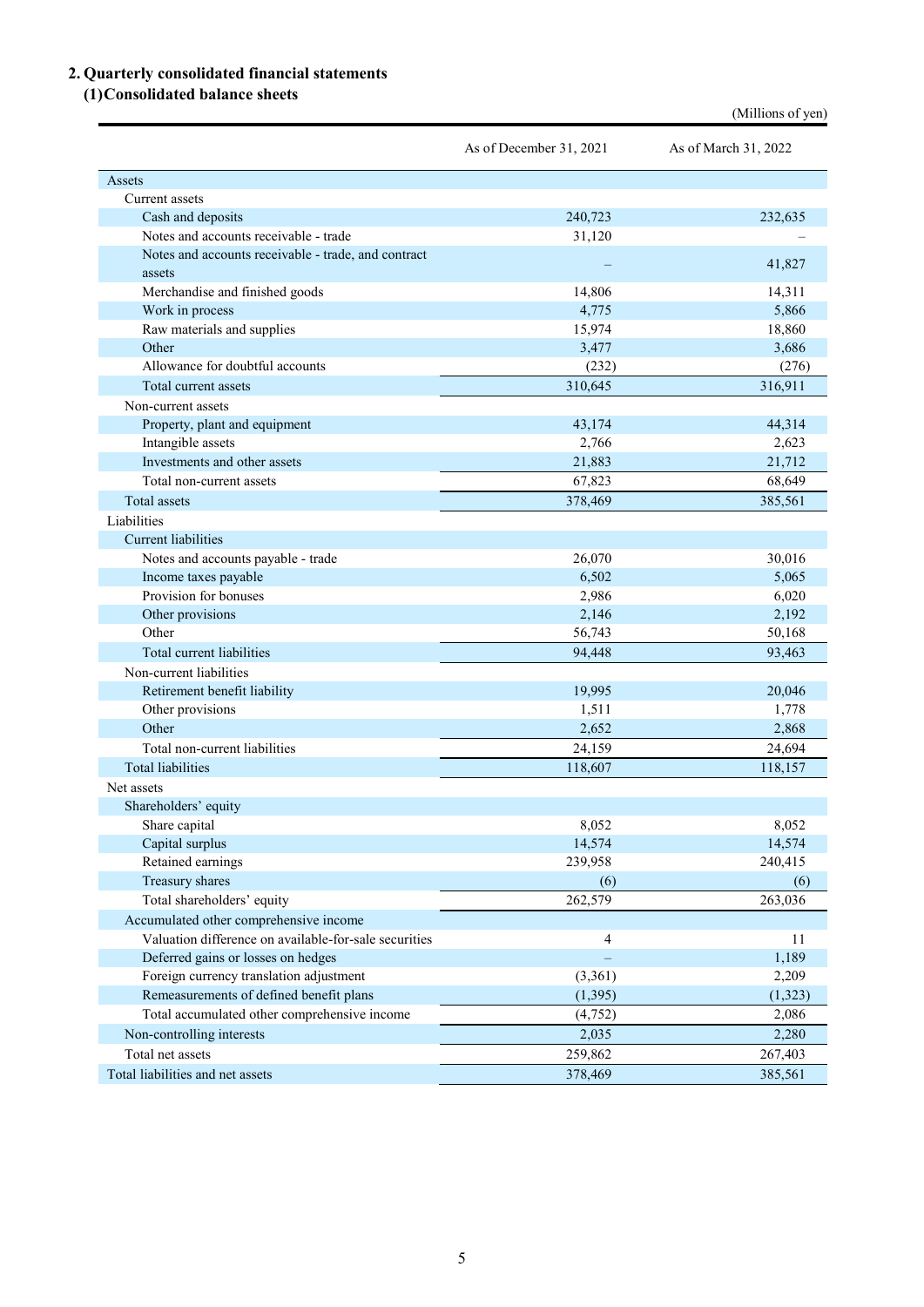## **(2)Consolidated statements of income (cumulative) and consolidated statements of comprehensive income (cumulative)**

**Consolidated statements of income (cumulative)**

|                                                  |                                      | (Millions of yen)                    |
|--------------------------------------------------|--------------------------------------|--------------------------------------|
|                                                  | Three months ended<br>March 31, 2021 | Three months ended<br>March 31, 2022 |
| Net sales                                        | 68,556                               | 72,561                               |
| Cost of sales                                    | 43,032                               | 46,505                               |
| Gross profit                                     | 25,523                               | 26,056                               |
| Selling, general and administrative expenses     | 17,801                               | 19,253                               |
| Operating profit                                 | 7,722                                | 6,802                                |
| Non-operating income                             |                                      |                                      |
| Interest income                                  | 94                                   | 111                                  |
| Foreign exchange gains                           | 3,355                                | 4,356                                |
| Subsidy income                                   | 10                                   |                                      |
| Other                                            | 167                                  | 273                                  |
| Total non-operating income                       | 3,628                                | 4,741                                |
| Non-operating expenses                           |                                      |                                      |
| Interest expenses                                | 9                                    | 17                                   |
| Other                                            | 43                                   | 44                                   |
| Total non-operating expenses                     | 52                                   | 62                                   |
| Ordinary profit                                  | 11,297                               | 11,481                               |
| Extraordinary income                             |                                      |                                      |
| Gain on sale of investment securities            | 24                                   | 19                                   |
| Other                                            | $\overline{2}$                       | 4                                    |
| Total extraordinary income                       | 26                                   | 23                                   |
| <b>Extraordinary</b> losses                      |                                      |                                      |
| Loss on abandonment of non-current assets        | 12                                   | 36                                   |
| Total extraordinary losses                       | $\overline{12}$                      | 36                                   |
| Profit before income taxes                       | 11,312                               | 11,468                               |
| Income taxes - current                           | 5,259                                | 4,688                                |
| Income taxes - deferred                          | (1,826)                              | (1,266)                              |
| Total income taxes                               | 3,433                                | 3,422                                |
| Profit                                           | 7,879                                | 8,046                                |
| Profit attributable to non-controlling interests | 89                                   | 140                                  |
| Profit attributable to owners of parent          | 7,790                                | 7,906                                |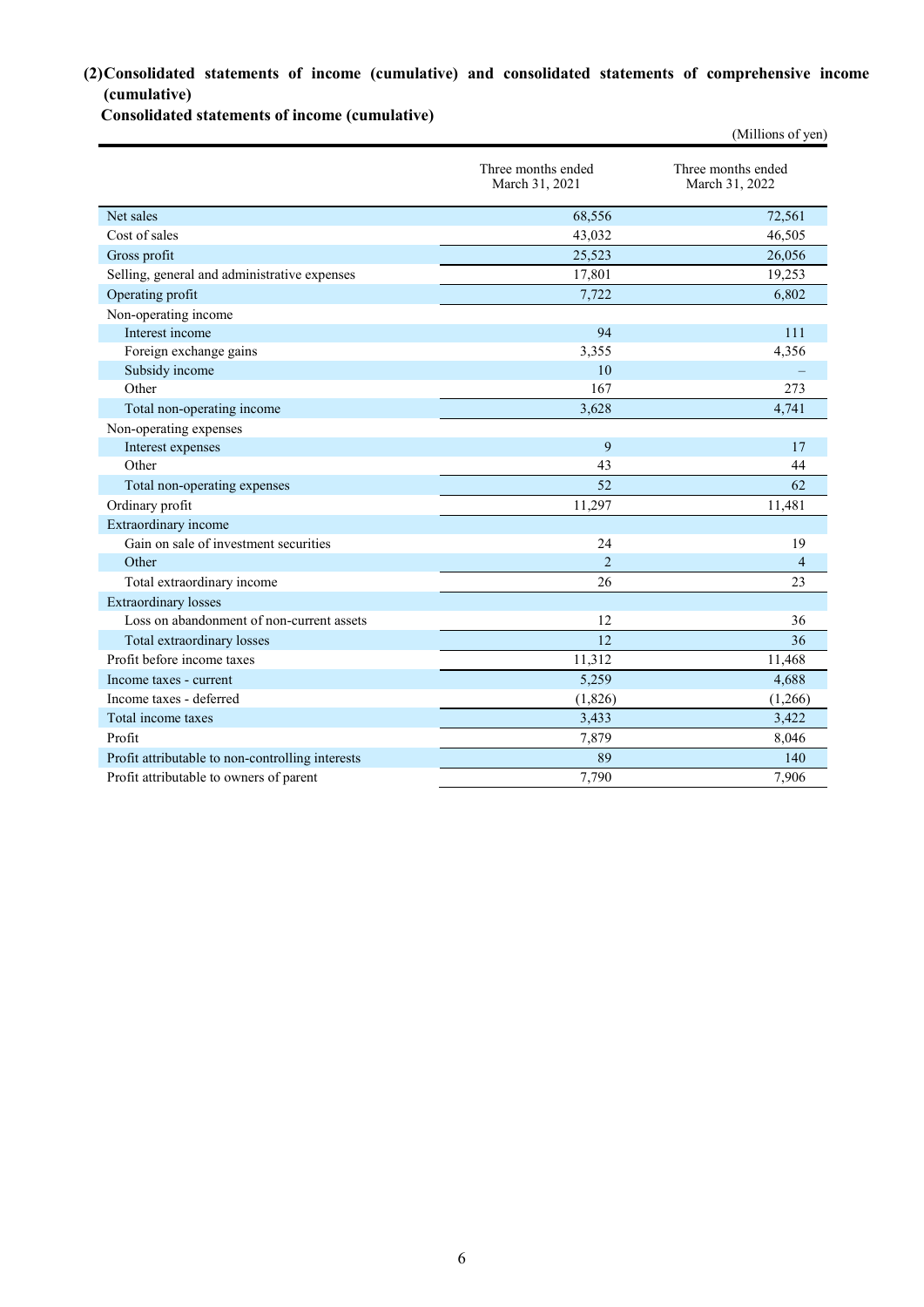# **Consolidated statements of comprehensive income (cumulative)**

(Millions of yen)

|                                                                                      | Three months ended<br>March 31, 2021 | Three months ended<br>March 31, 2022 |
|--------------------------------------------------------------------------------------|--------------------------------------|--------------------------------------|
| Profit                                                                               | 7,879                                | 8,046                                |
| Other comprehensive income                                                           |                                      |                                      |
| Valuation difference on available-for-sale securities                                | 50                                   | 6                                    |
| Deferred gains or losses on hedges                                                   |                                      | 1,189                                |
| Foreign currency translation adjustment                                              | 5,474                                | 6,187                                |
| Remeasurements of defined benefit plans, net of tax                                  | 84                                   | 71                                   |
| Share of other comprehensive income of entities<br>accounted for using equity method | (310)                                | (512)                                |
| Total other comprehensive income                                                     | 5,299                                | 6,944                                |
| Comprehensive income                                                                 | 13,178                               | 14,990                               |
| Comprehensive income attributable to                                                 |                                      |                                      |
| Comprehensive income attributable to owners of parent                                | 12,987                               | 14,745                               |
| Comprehensive income attributable to non-controlling<br>interests                    | 191                                  | 245                                  |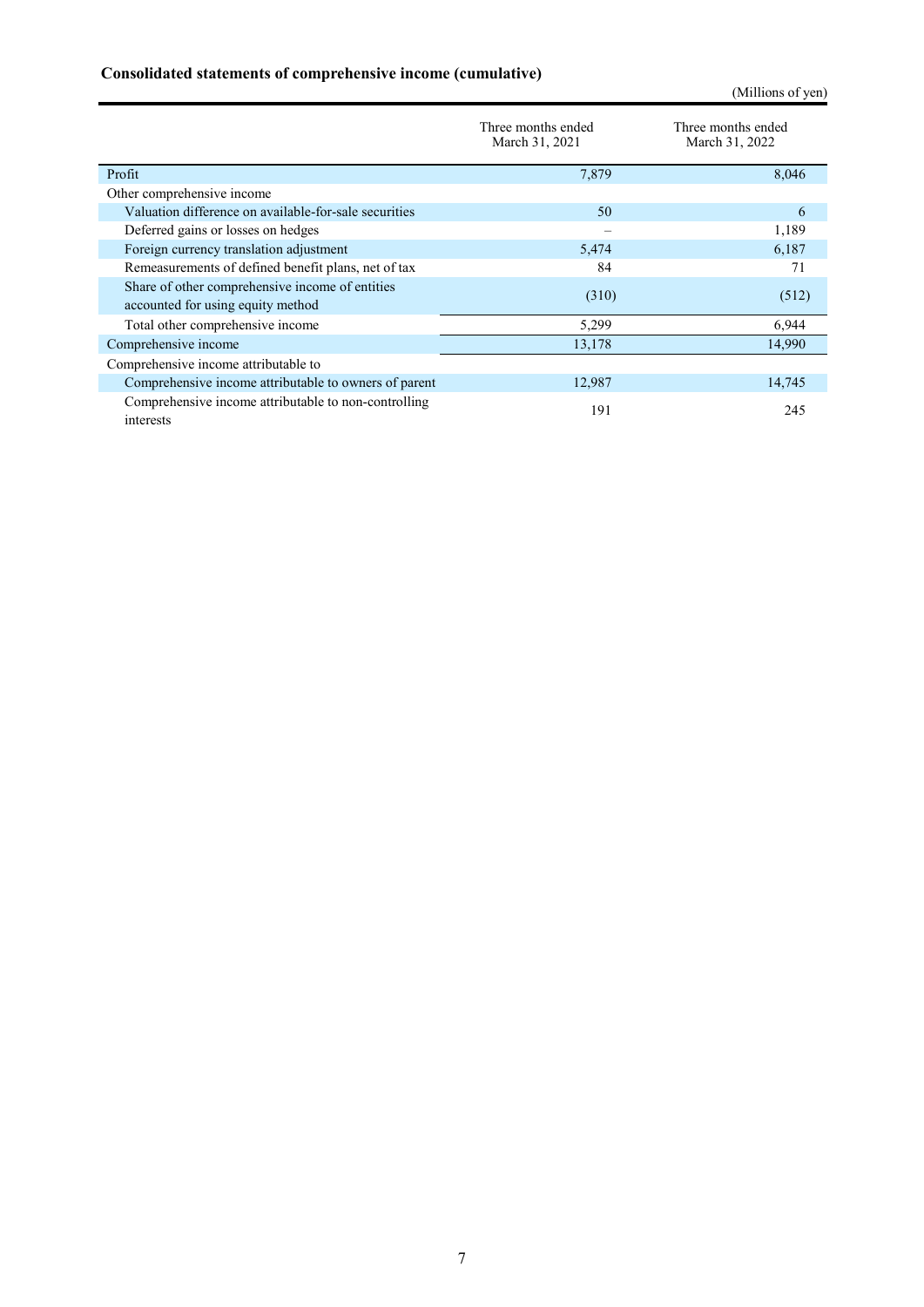### **(3)Notes to quarterly consolidated financial statements**

### **Notes on premise of going concern**

Not applicable

### **Notes on significant changes in the amount of shareholders' equity**

Not applicable

### **Application of special accounting for preparing quarterly consolidated financial statements**

Omitted due to immateriality.

### **Changes in accounting policies**

### Application of Accounting Standard for Revenue Recognition, Etc.

The Company has applied the "Accounting Standard for Revenue Recognition" (ASBJ Statement No. 29, March 31, 2020) and relevant ASBJ regulations from the beginning of the first quarter of the current fiscal year. Under this accounting standard and relevant ASBJ regulations, the Company has recognized revenue at the time of transfer of control of promised goods or services to the customer at the price expected to be received in exchange for those goods or services. The main changes resulting from the above are as follows.

### - Sales transactions involving inspection upon receipt by the customer

Previously revenue from sales transactions involving contracts with customers specifying product delivery, or installation work for those products, etc., were previously recognized on a one-lump-sum basis when the customer completed the inspection upon receipt. However, the method for those sales transactions with contracts deemed to require goods or services with regard to the delivery of the product or installation work for the product, etc. to be recognized as separate performance obligations, has changed to a method of recognizing revenue when the respective performance obligation has been fulfilled. Moreover, the method for those sales transactions involving contracts deemed to require revenue recognition to be based on a single performance obligation for the construction work as a whole has changed to a method of recognizing revenue based on the progress over the time corresponding to the fulfillment of the performance obligation.

### - Consideration payable to customers

Consideration payable to the customer was previously accounted for as selling, general and administrative expenses, but the accounting method has been changed to one that deducts them from the transaction price, except in cases where consideration is payable upon exchange of distinct goods or services received from the customer.

Pursuant to the transitional provisions of the proviso of paragraph 84 of the Accounting Standard for Revenue Recognition, the cumulative effect of the retrospective application assuming the new accounting policy had been applied to periods prior to the beginning of the first quarter of the current fiscal year was added to or subtracted from the opening balance of retained earnings of the first quarter of the current fiscal year, and thus the new accounting policy is applied from such opening balance.

Furthermore, by applying the method set forth in item (1) of the supplementary provisions of paragraph 86 of the Accounting Standard for Revenue Recognition, modifications to contracts carried out prior to the beginning of the first quarter of the current fiscal year were accounted for based on the contractual terms after all contract modifications were reflected. Consequently, this cumulative effect was added to or deducted from the opening balance of retained earnings of the first quarter of the current fiscal year.

As a result of this change, for the three months ended March 31, 2022, net sales decreased by ¥1,381 million, cost of sales decreased by ¥952 million, and selling, general and administrative expenses decreased by ¥95 million. Operating profit, ordinary profit and profit before income taxes each decreased by ¥333 million. In addition, the opening balance of retained earnings increased by ¥518 million.

As a result of the application of the Accounting Standard for Revenue Recognition and relevant ASBJ regulations, "notes and accounts receivable – trade," which was presented in the "current assets" in the consolidated balance sheet for the previous fiscal year, is presented as part of "notes and accounts receivable – trade, and contract assets" from the first quarter of the current fiscal year. In accordance with the transitional provisions of paragraph 89-2 of the Accounting Standard for Revenue Recognition, figures for the previous fiscal year have not been restated in accordance with the new presentation method. Furthermore, the information on disaggregation of revenue from contracts with customers during the first three months of the previous fiscal year has not been disclosed as allowed by the transitional treatment provided for in paragraph 28-15 of the Accounting Standard for Quarterly Financial Reporting (ASBJ Statement No. 12, March 31, 2020).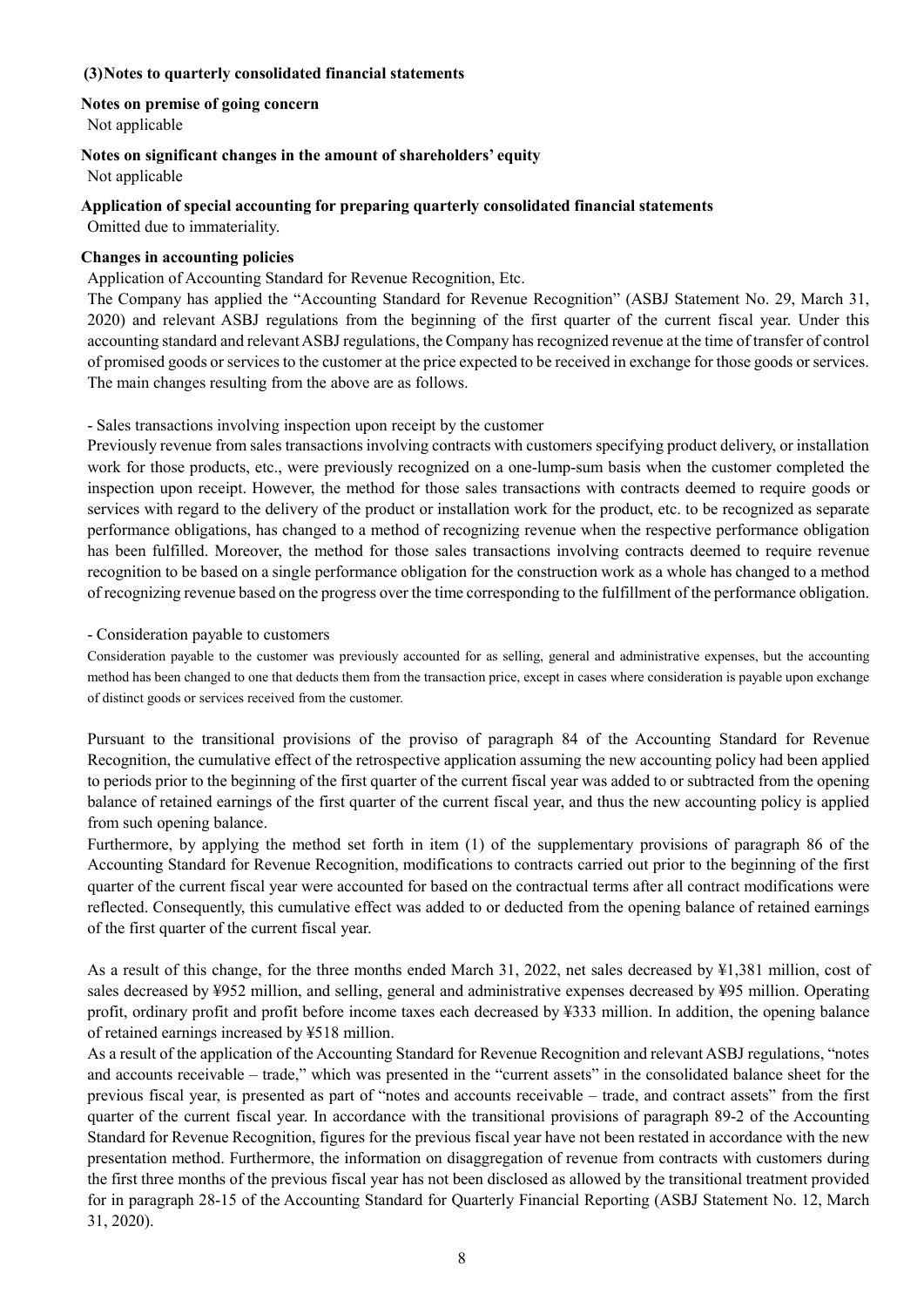Accounting Standard for Fair Value Measurement, Etc.

The Company applied the Accounting Standard for Fair Value Measurement, etc. (ASBJ Statement No. 30, July 4, 2019) and relevant ASBJ regulations effective from the beginning of the first quarter of the current fiscal year, and will apply the new accounting policy set forth by the accounting standard for fair value calculations, etc. prospectively in accordance with the transitional treatment prescribed in Paragraph 19 of the Accounting Standard for Fair Value Measurement, etc. and Paragraph 44-2 of the Accounting Standard for Financial Instruments (ASBJ Statement No. 10, July 4, 2019). There is no effect on the quarterly consolidated financial statements.

**Changes in accounting estimates** 

Not applicable